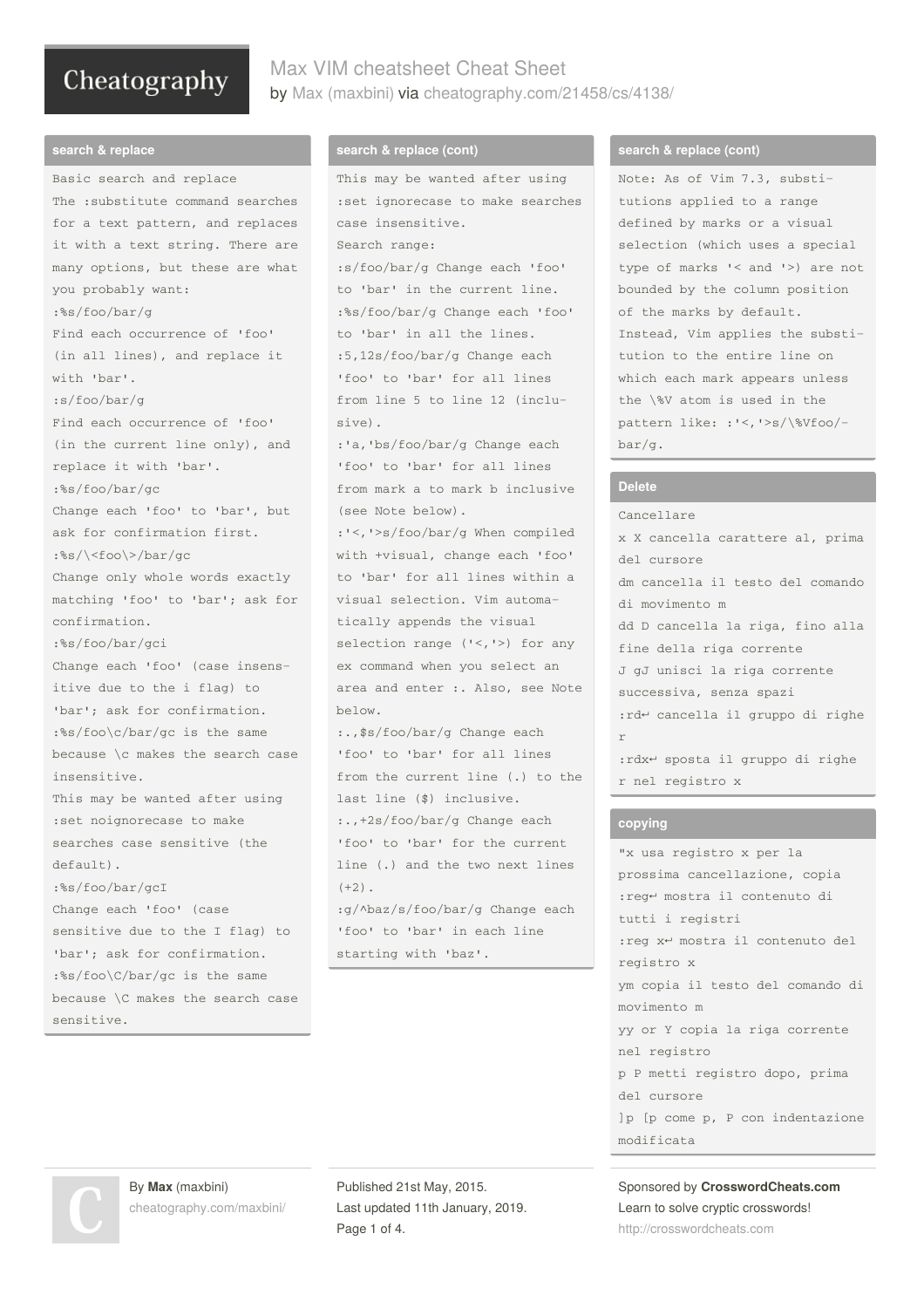# Max VIM cheatsheet Cheat Sheet by Max [\(maxbini\)](http://www.cheatography.com/maxbini/) via [cheatography.com/21458/cs/4138/](http://www.cheatography.com/maxbini/cheat-sheets/max-vim-cheatsheet)

#### **copying (cont)**

gp gP come p, P lasciando il cursore dopo nuovo testo

#### **editing**

**refresh file**  $\cdot$ edit This means replace the end of line represented by \$ with the string |. :%s/\$/|/ delete blank lines :%s,\n\n,^M,g :g/^\$/d :v/./d delete all lines that are empty or that contain only whitespace characters  $:q/\Lambda\$ s\*\$/d  $:v/\S/d$ <sup>\*</sup>

#### **grepping & sorting**

| grep                 |
|----------------------|
| :vimgrep             |
| sort string          |
| : {range} sort u     |
| sort number          |
| :sort n              |
| sort after " "       |
| : sort $\wedge$ .* / |

#### **cut & paste**

**REGISTERS Normal registers** a-z **Clipboard** + **Numbered registers** 0 - last yanked text 1 - 9 last 9 deleted chunks of  $t \in \mathbf{r}$ **Copy** "<register>y<motion> **Paste** "<register>p **SYSTEM CLIPBOARD Copy** "+y<motion> **Paste**  $"+p$ 

#### **buffer**

The :b command can also take a substring of the name of the file :b bar will switch to the bar file. :b o will switch to the foo file. :b a will give you an error because it could mean either bar or baz, but you can fix the name to be more specific with, for example, : ↑ r Enter. This command can also take a number, if you want to use that:  $\cdot b$  5



By **Max** (maxbini) [cheatography.com/maxbini/](http://www.cheatography.com/maxbini/) Published 21st May, 2015. Last updated 11th January, 2019. Page 2 of 4.

#### **Insert Mode**

" editing/moving within current insert (Really useful) <C-U> : delete all entered <C-W> : delete last word <HOME><END> : beginning/end of line <C-LEFTARROW><C-RIGHTARROW> : jump one word backwards/forwards <C-X><C-E>,<C-X><C-Y> : scroll while staying put in insert -- Modalita' inserimento <sup>Vc</sup> Vn inserice car. c letterale, valore decimale di n ^A inserisce il testo precedent‐ emente inserito @ come A e va da modalita' inserimento → comandi Rx RARx inserisce contenuto del registro x, letterale <sup>N</sup> P completamento del testo prima, dopo il cursore ^W cancella la parola prima del cursore ^U cancella tutti i caratteri inseriti nella riga corrente <sup>D</sup> T sposta a sx, dx della larghezza di uno shift ^Kc1c2 or c1←c2 digita diagramma  $\ct(2)$ ^Oc esegue c in modalita' comandi temporanea  $X_{E}$   $X_{Y}$  scorri in su, giu'  $\<$ it; esc $\>$ i $\wedge$ i vai modal. inserimento → modal. comandi

Sponsored by **CrosswordCheats.com** Learn to solve cryptic crosswords! <http://crosswordcheats.com>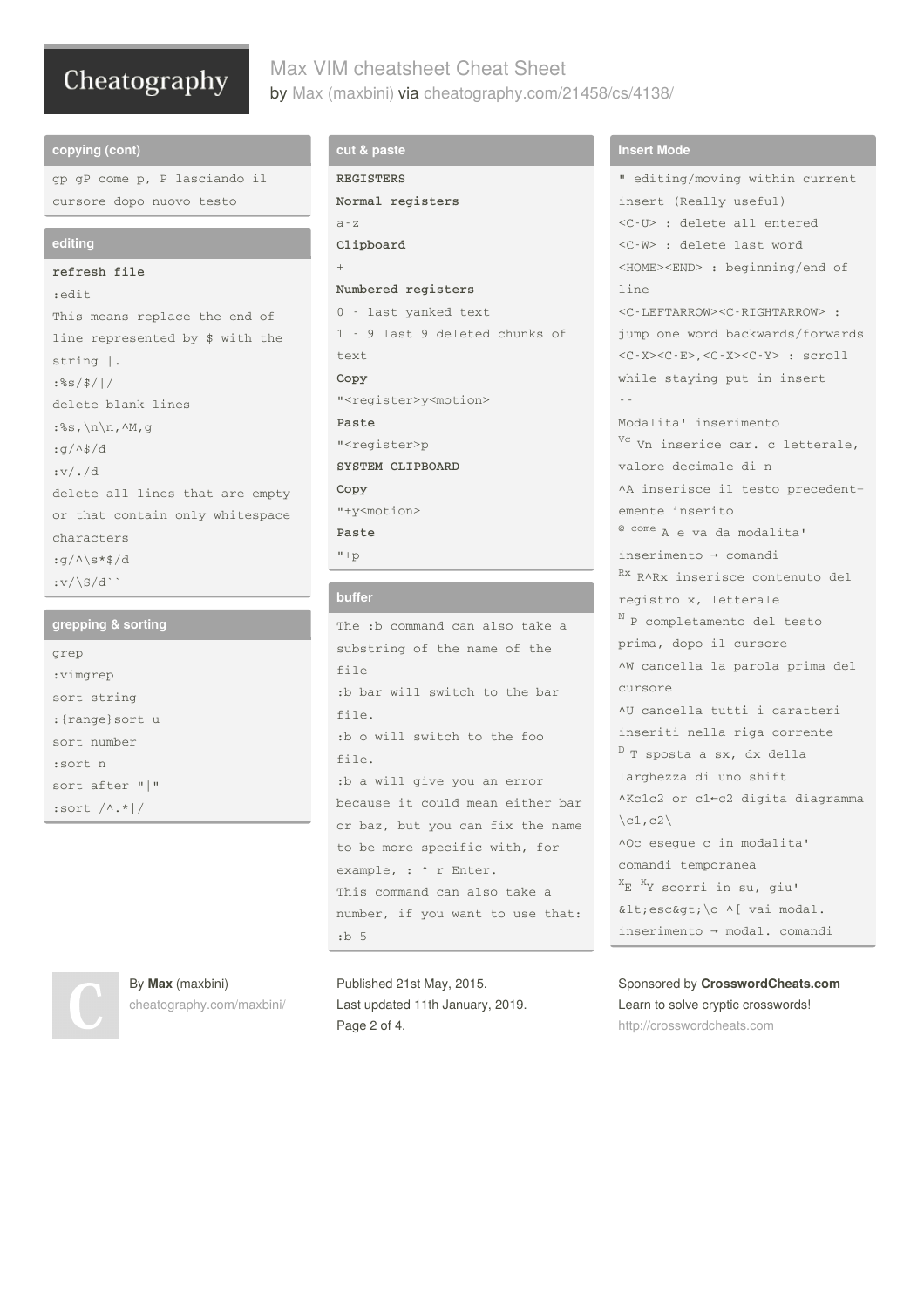## Max VIM cheatsheet Cheat Sheet by Max [\(maxbini\)](http://www.cheatography.com/maxbini/) via [cheatography.com/21458/cs/4138/](http://www.cheatography.com/maxbini/cheat-sheets/max-vim-cheatsheet)

#### **duplicates**

hilight duplicates :syn clear Repeat | g/ \(.*\)\n\ze\% ' . (.*\n\)*\1\$/exe 'syn match Repeat "escape(getline('.'), '".^\$*[]') . '\$"' | nohlsearch

#### **moving**

Movimenti base h l k j un carattere a sx, dx, su, giu' b w parola/token a sx, dx ge e fine parola/token sx, dx { } inizio precedente/prossimo paragrafo ( ) inizio precedente, prossima frase 0 gm inizio, meta' riga ^ \$ primo, ultimo carattere della riga nG ngg riga n, default ultima, prima n% n percento del file (n deve essere indicato) n| la colonna n della riga corrente % trova prossima parentesi, commento, #define nH nL riga n dall'inizio, fine della finestra M alla riga di mezzo della finestra

### **Folding**

zf#j creates a fold from the cursor down # lines. zf/string creates a fold from the cursor to string . zj moves the cursor to the next fold. zk moves the cursor to the previous fold. zo opens a fold at the cursor. zO opens all folds at the cursor.

By **Max** (maxbini) [cheatography.com/maxbini/](http://www.cheatography.com/maxbini/)

## **Folding (cont)**

```
zm increases the foldlevel by
one.
zM closes all open folds.
zr decreases the foldlevel by
one.
zR decreases the foldlevel to
zero -- all folds will be open.
zd deletes the fold at the
cursor.
zE deletes all folds.
```
[z move to start of open fold. ]z move to end of open fold.

#### **Changing Case**

guu : lowercase line gUU : uppercase line Vu : lowercase line VU : uppercase line g~~ : flip case line vEU : Upper Case Word vE~ : Flip Case Word ggguG : lowercase entire file

### **CR+LF**

VI: visualizzare e rimuovere CR+LF (^M) - per visualizzarli: :e ++ff=unix - per visualizzarli di default: set ff=unix set fileformats=unix - per rimuoverli:

#### **CR+LF (cont)**

:%s/^M\$//g

Note that you should type ^M by pressing ctrl-v and then ctrl-m.

#### **insert**

Inserisci & amp; rimpiazza → modalita' inserimento i a inserisci prima, dopo il cursore I A inserisci all'inizio, fine della riga gI inserisci il testo nella prima colonna o O inserisci nuova riga sotto, sopra riga corrente rc rimpiazza il carattere al cursore con c grc come r, ma vai in modalita' inserimento R rimpiazza caratteri a partire dal cursore gR come R, ma vai in mod. inserimento cm cambia il testo del comando di movimento m cc or S cambia la riga corrente C cambia fino alla fine della riga s cambia un carattere e vai in mod. inserimento ~ scambia maiuscolo/minuscolo ad avanza il cursore g~m scambia maiuscolo/minuscolo per cmd. mov. m gum gUm minuscolo/maiuscolo testo cmd. mov. m  $\<:m \$ del comando di mov. m n< &lt; n&gt; &gt; sposta n righe a sx, dx

Sponsored by **CrosswordCheats.com** Learn to solve cryptic crosswords! <http://crosswordcheats.com>